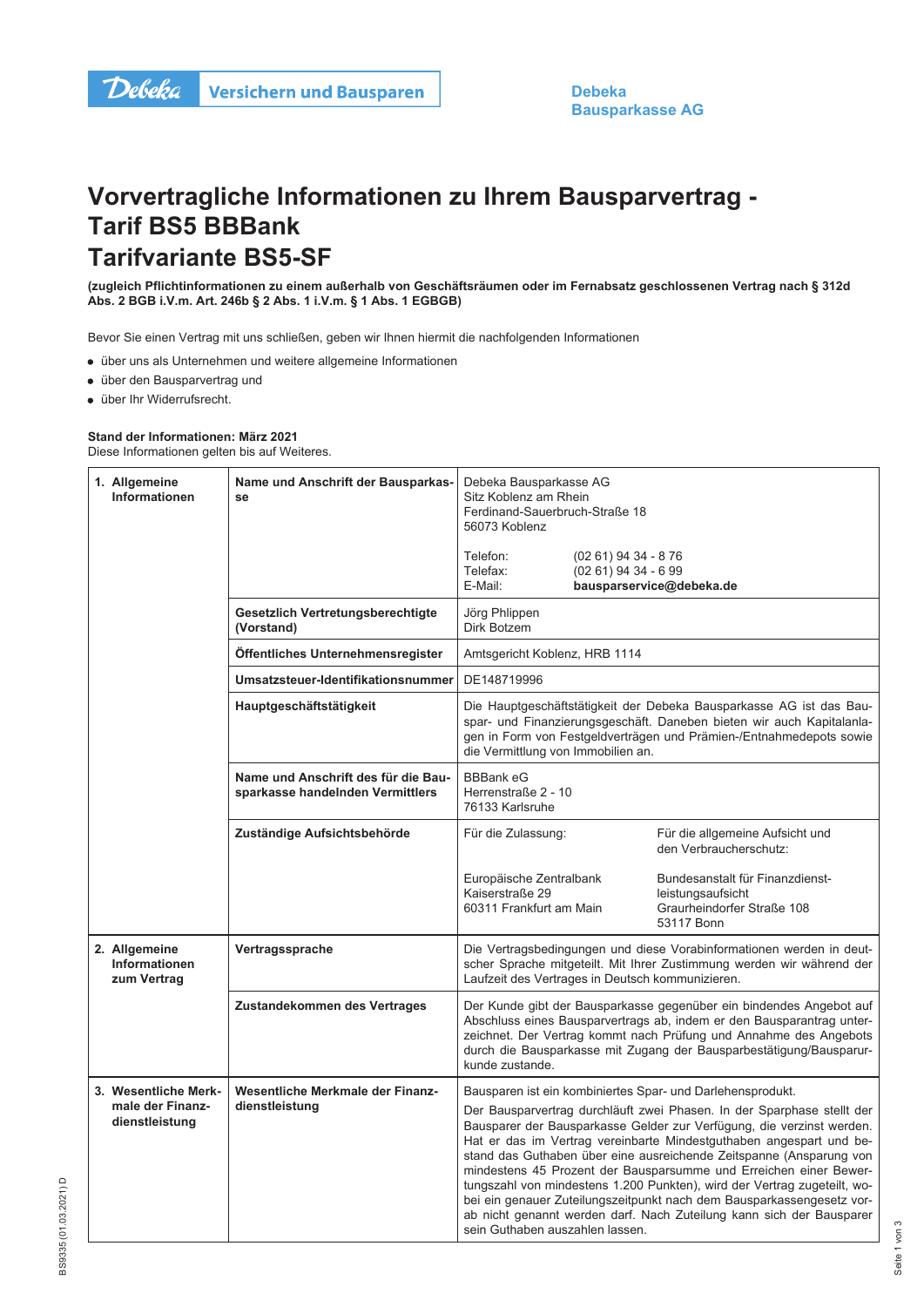|                                                           | Wesentliche Merkmale der Finanz-<br>dienstleistung                         | Zudem hat er - nach Beleihungs- und Bonitätsprüfung - einen Anspruch<br>auf ein Bauspardarlehen, welches für wohnungswirtschaftliche Maßnah-<br>men verwendet werden muss, in Höhe der Differenz aus Bausparsumme<br>und Sparguthaben. Die Höhe des Darlehenszinses wird bei Beantragung<br>des Bauspardarlehens fest vereinbart und ist von Zinsschwankungen auf<br>dem Kapitalmarkt unabhängig.<br>Die wesentlichen Merkmale des Bausparvertrags sind in dem Ihnen ausge-<br>händigten Produktinformationsblatt aufgeführt. Dieses kann auch im Inter-<br>net unter www.debeka.de abgerufen werden.                                                                                                                                                                                                                                                                                                                                                                                                                                           |  |
|-----------------------------------------------------------|----------------------------------------------------------------------------|-------------------------------------------------------------------------------------------------------------------------------------------------------------------------------------------------------------------------------------------------------------------------------------------------------------------------------------------------------------------------------------------------------------------------------------------------------------------------------------------------------------------------------------------------------------------------------------------------------------------------------------------------------------------------------------------------------------------------------------------------------------------------------------------------------------------------------------------------------------------------------------------------------------------------------------------------------------------------------------------------------------------------------------------------|--|
|                                                           |                                                                            |                                                                                                                                                                                                                                                                                                                                                                                                                                                                                                                                                                                                                                                                                                                                                                                                                                                                                                                                                                                                                                                 |  |
|                                                           | Einzelheiten hinsichtlich der Zah-<br>lung und der Erfüllung               | Der Bausparvertrag wird durch den Bausparer bespart. Der monatliche Re-<br>gelsparbeitrag beträgt 4 Promille der Bausparsumme. Das Bauspargutha-<br>ben wird mit 0,10 Prozent p.a. verzinst (Basiszins). Die Zinsen werden<br>dem Bausparguthaben jeweils am Ende des Kalenderjahres gutgeschrie-<br>ben. Sie werden nicht gesondert ausgezahlt.                                                                                                                                                                                                                                                                                                                                                                                                                                                                                                                                                                                                                                                                                                |  |
|                                                           |                                                                            | Nimmt der Bausparer nach Zuteilung des Bausparvertrags das Bauspar-<br>darlehen in Anspruch, zahlt die Bausparkasse die Darlehensvaluta an ihn<br>aus. Der Bausparer ist zur Zahlung der tariflich vereinbarten monatlichen<br>Zins- und Tilgungsraten verpflichtet.<br>Weitere Einzelheiten können den ausgehändigten Allgemeinen Bedingun-                                                                                                                                                                                                                                                                                                                                                                                                                                                                                                                                                                                                                                                                                                    |  |
|                                                           |                                                                            | gen für Bausparverträge - Tarif BS5 - entnommen werden.                                                                                                                                                                                                                                                                                                                                                                                                                                                                                                                                                                                                                                                                                                                                                                                                                                                                                                                                                                                         |  |
| 4. Preise und Kosten<br>sowie weitere<br>wichtige Aspekte | <b>Gesamtpreis des Bausparvertrags</b><br>und zusätzlich anfallende Kosten | Mit Abschluss des Bausparvertrags fällt eine Abschlussgebühr in Höhe<br>von 1,6 Prozent der Bausparsumme an. Eingehende Zahlungen werden<br>zunächst auf die Abschlussgebühr angerechnet.                                                                                                                                                                                                                                                                                                                                                                                                                                                                                                                                                                                                                                                                                                                                                                                                                                                       |  |
|                                                           |                                                                            | Für die Kontoführung und die Darlehensgewährung fallen keine Gebühren<br>an.                                                                                                                                                                                                                                                                                                                                                                                                                                                                                                                                                                                                                                                                                                                                                                                                                                                                                                                                                                    |  |
|                                                           |                                                                            | Für den Abschluss eines Bausparvertrages, erhält die BBBank vom<br>Debeka Lebensversicherungsverein a. G. ein Entgelt in Höhe von 0,20<br>Prozent bis maximal 0,55 Prozent der Bausparsumme.                                                                                                                                                                                                                                                                                                                                                                                                                                                                                                                                                                                                                                                                                                                                                                                                                                                    |  |
|                                                           | Weitere Steuern/Kosten                                                     | Die Guthabenzinsen des Bausparvertrags unterliegen der Kapitalertrag-<br>steuer (Abgeltungsteuer), dem Solidaritätszuschlag und ggf. der Kirchen-<br>steuer. Es besteht die Möglichkeit, einen Freistellungsauftrag zu erteilen.<br>Im Hinblick auf die individuellen steuerlichen Auswirkungen wenden Sie<br>sich bitte an Ihr Finanzamt oder einen Steuerberater.                                                                                                                                                                                                                                                                                                                                                                                                                                                                                                                                                                                                                                                                             |  |
|                                                           |                                                                            | Kosten für Anrufe oder Porto tragen Sie selbst.                                                                                                                                                                                                                                                                                                                                                                                                                                                                                                                                                                                                                                                                                                                                                                                                                                                                                                                                                                                                 |  |
|                                                           | Widerrufsrecht und Widerrufsfolgen                                         | Widerrufsrecht<br>Sie können Ihre Vertragserklärung innerhalb von 14 Tagen ohne Angaben<br>von Gründen mittels einer eindeutigen Erklärung widerrufen. Die Frist be-<br>ginnt nach Erhalt dieser Belehrung auf einem dauerhaften Datenträger,<br>jedoch nicht vor Vertragsschluss und auch nicht vor Erfüllung unserer<br>Informationspflichten gemäß Art. 246b § 2 Absatz 1 in Verbindung mit<br>Art. 246b § 1 Absatz 1 EGBGB. Zur Wahrung der Widerrufsfrist genügt<br>die rechtzeitige Absendung des Widerrufs, wenn die Erklärung auf einem<br>dauerhaften Datenträger (z. B. Brief, Telefax, E-Mail) erfolgt. Der Widerruf<br>ist zu richten an:                                                                                                                                                                                                                                                                                                                                                                                           |  |
|                                                           |                                                                            | Debeka Bausparkasse AG                                                                                                                                                                                                                                                                                                                                                                                                                                                                                                                                                                                                                                                                                                                                                                                                                                                                                                                                                                                                                          |  |
|                                                           |                                                                            | 56054 Koblenz<br>Telefax:<br>$(0261)$ 94 34 - 6 99                                                                                                                                                                                                                                                                                                                                                                                                                                                                                                                                                                                                                                                                                                                                                                                                                                                                                                                                                                                              |  |
|                                                           |                                                                            | E-Mail:<br>bausparservice@debeka.de                                                                                                                                                                                                                                                                                                                                                                                                                                                                                                                                                                                                                                                                                                                                                                                                                                                                                                                                                                                                             |  |
|                                                           |                                                                            | Widerrufsfolgen                                                                                                                                                                                                                                                                                                                                                                                                                                                                                                                                                                                                                                                                                                                                                                                                                                                                                                                                                                                                                                 |  |
|                                                           |                                                                            | Im Falle eines wirksamen Widerrufs sind die beiderseits empfangenen<br>Leistungen zurückzugewähren. Sie sind zur Zahlung von Wertersatz für<br>die bis zum Widerruf erbrachte Dienstleistung verpflichtet, wenn Sie vor<br>Abgabe Ihrer Vertragserklärung auf diese Rechtsfolge hingewiesen wur-<br>den und ausdrücklich zugestimmt haben, dass wir vor dem Ende der Wi-<br>derrufsfrist mit der Ausführung der Gegenleistung beginnen. Besteht eine<br>Verpflichtung zur Zahlung von Wertersatz, kann dies dazu führen, dass<br>Sie die vertraglichen Zahlungsverpflichtungen für den Zeitraum bis zum<br>Widerruf dennoch erfüllen müssen. Ihr Widerrufsrecht erlischt vorzeitig,<br>wenn der Vertrag von beiden Seiten auf Ihren ausdrücklichen Wunsch voll-<br>ständig erfüllt ist, bevor Sie Ihr Widerrufsrecht ausgeübt haben. Verpflich-<br>tungen zur Erstattung von Zahlungen müssen innerhalb von 30 Tagen er-<br>füllt werden. Die Frist beginnt für Sie mit der Absendung Ihrer Widerrufser-<br>klärung, für uns mit deren Empfang. |  |
|                                                           |                                                                            | <b>Besondere Hinweise</b>                                                                                                                                                                                                                                                                                                                                                                                                                                                                                                                                                                                                                                                                                                                                                                                                                                                                                                                                                                                                                       |  |
|                                                           |                                                                            | Wenn Sie diesen Vertrag durch ein Darlehen finanzieren und ihn später wi-<br>derrufen, sind Sie auch an den Darlehensvertrag nicht mehr gebunden, so-<br>fern beide Verträge eine wirtschaftliche Einheit bilden.                                                                                                                                                                                                                                                                                                                                                                                                                                                                                                                                                                                                                                                                                                                                                                                                                               |  |